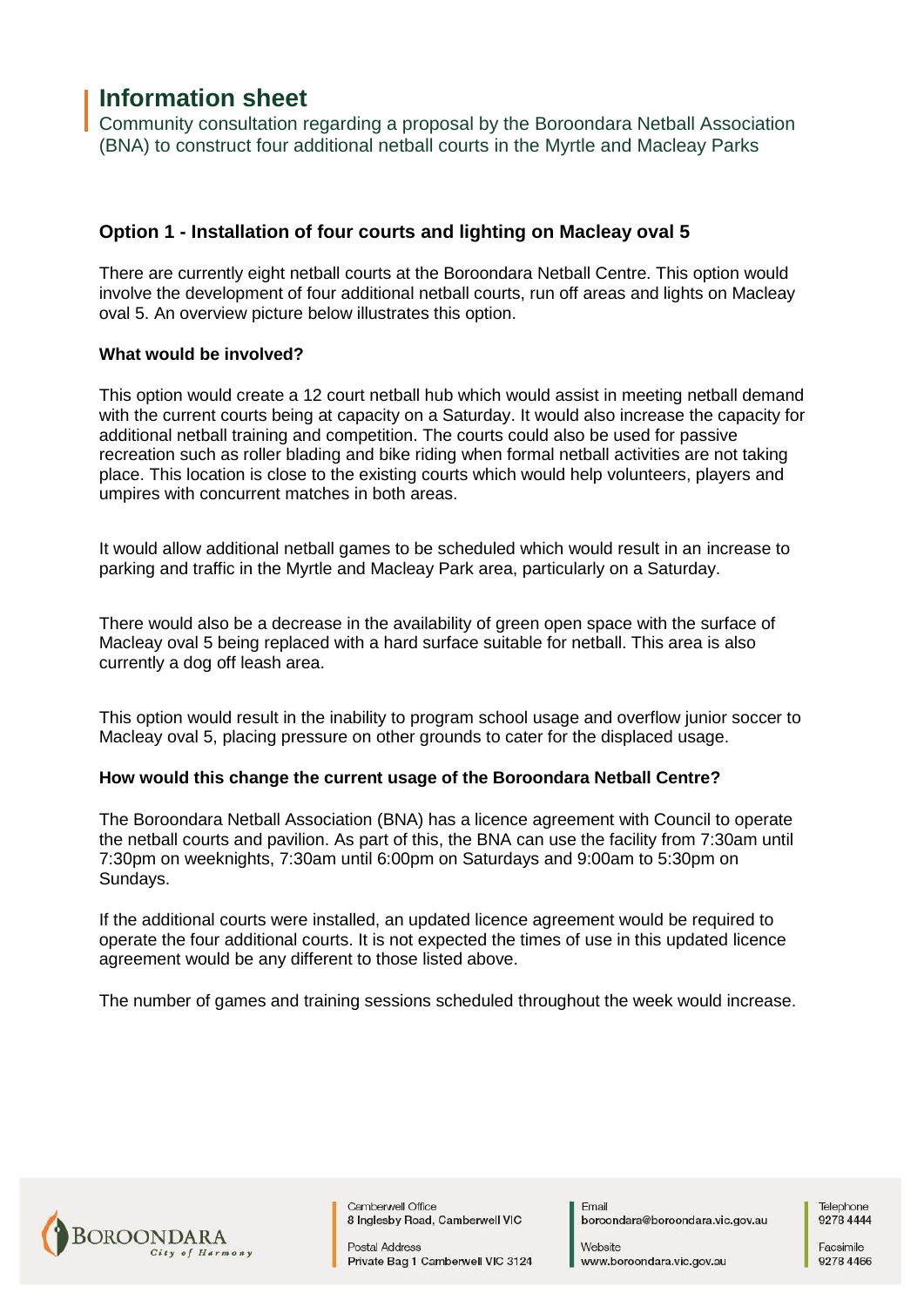# **Option 1 - overview picture**

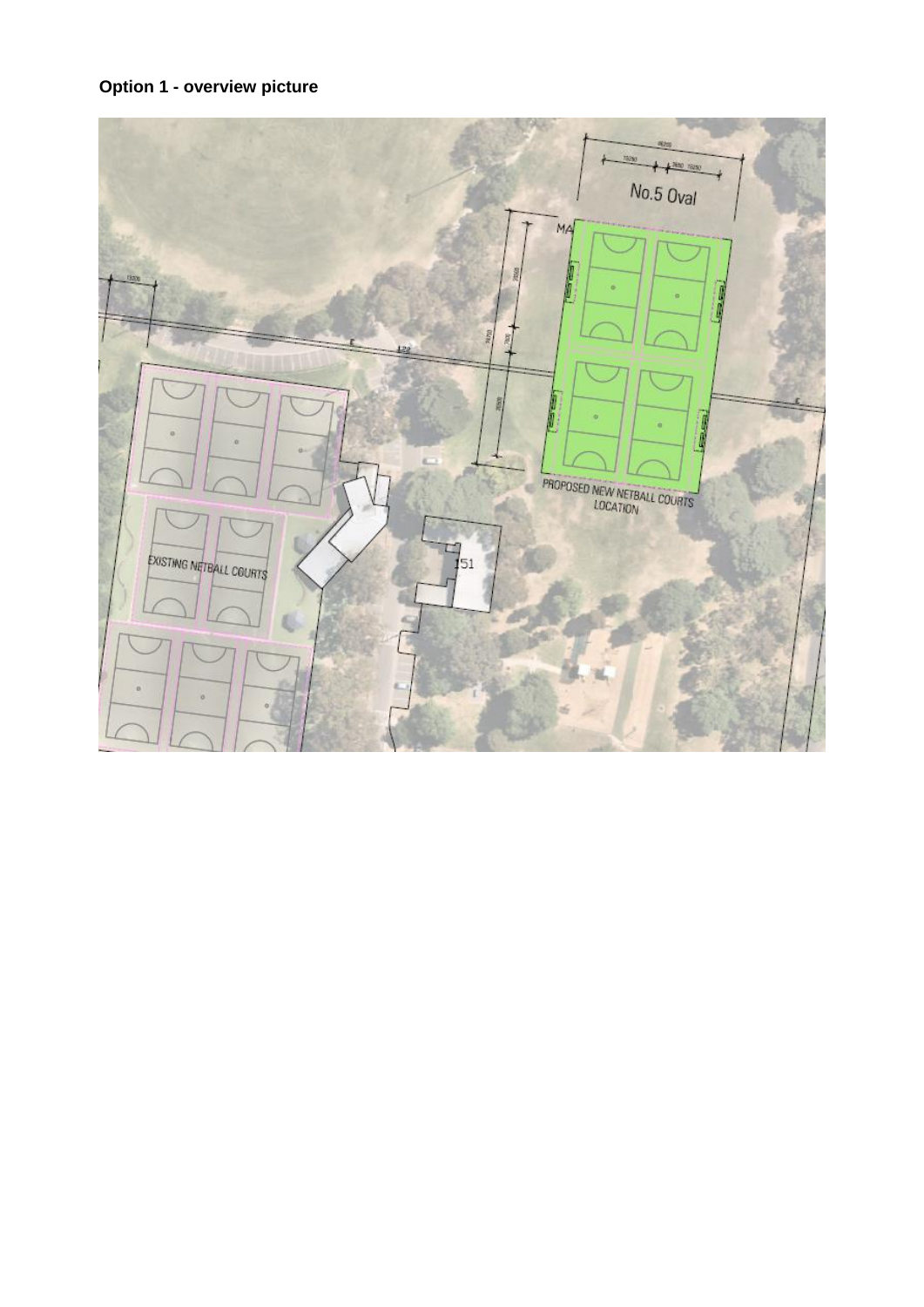# **Option 2 - Installation of four courts and lighting on Macleay oval 3**

Four additional netball courts, run off areas and lights would be installed on Macleay 3 Oval. An overview picture below illustrates this.

## **What would be involved?**

This option would create a 12 court netball hub which would assist in meeting netball demand with the current courts being at capacity on a Saturday. It would also increase the capacity for additional netball training and competition. The courts could also be used for passive recreation such as roller blading and bike riding when formal netball activities are not taking place. This location is close to the existing courts which would help volunteers, players and umpires with concurrent matches in both areas.

It would allow additional netball games to be scheduled which would result in an increase to parking and traffic associated with the Myrtle and Macleay Park area, particularly on a Saturday. This option would also result in the removal of green open space and replacement with a hard surface suitable for netball.

This option would result in the inability to program school usage on Macleay oval 3, placing pressure on other grounds to cater for this displaced usage.

Macleay oval 3 is host to soccer matches with the oval being line marked for two soccer fields. Junior games are scheduled over the course of a weekend. This seasonal soccer usage would be displaced from Macleay oval 3 with limited capacity at other Boroondara sites to cater for the displaced usage.

Macleay oval 3 has a number of cricket matches scheduled throughout the week during summer, including Wednesday nights, Friday nights, Saturday morning and afternoon and Sunday afternoons. This option would result in the removal of a synthetic cricket pitch and the associated usage on this ground would need to be catered for at other sites. Boroondara grounds have limited ability to cater for this additional cricket usage.

## **How would this change the current usage of the Boroondara Netball Centre?**

The Boroondara Netball Association (BNA) has a licence agreement with Council to operate the netball courts and pavilion. As part of this, the BNA can use the facility from 7:30am until 7:30pm on weeknights, 7:30am until 6:00pm on Saturdays and 9:00am to 5:30pm on Sundays.

If the additional courts were installed, an updated licence agreement would be required to operate the four additional courts. It is not expected the times of use in this updated licence agreement would be any different to those listed above.

The number of games and training sessions scheduled throughout the week would increase.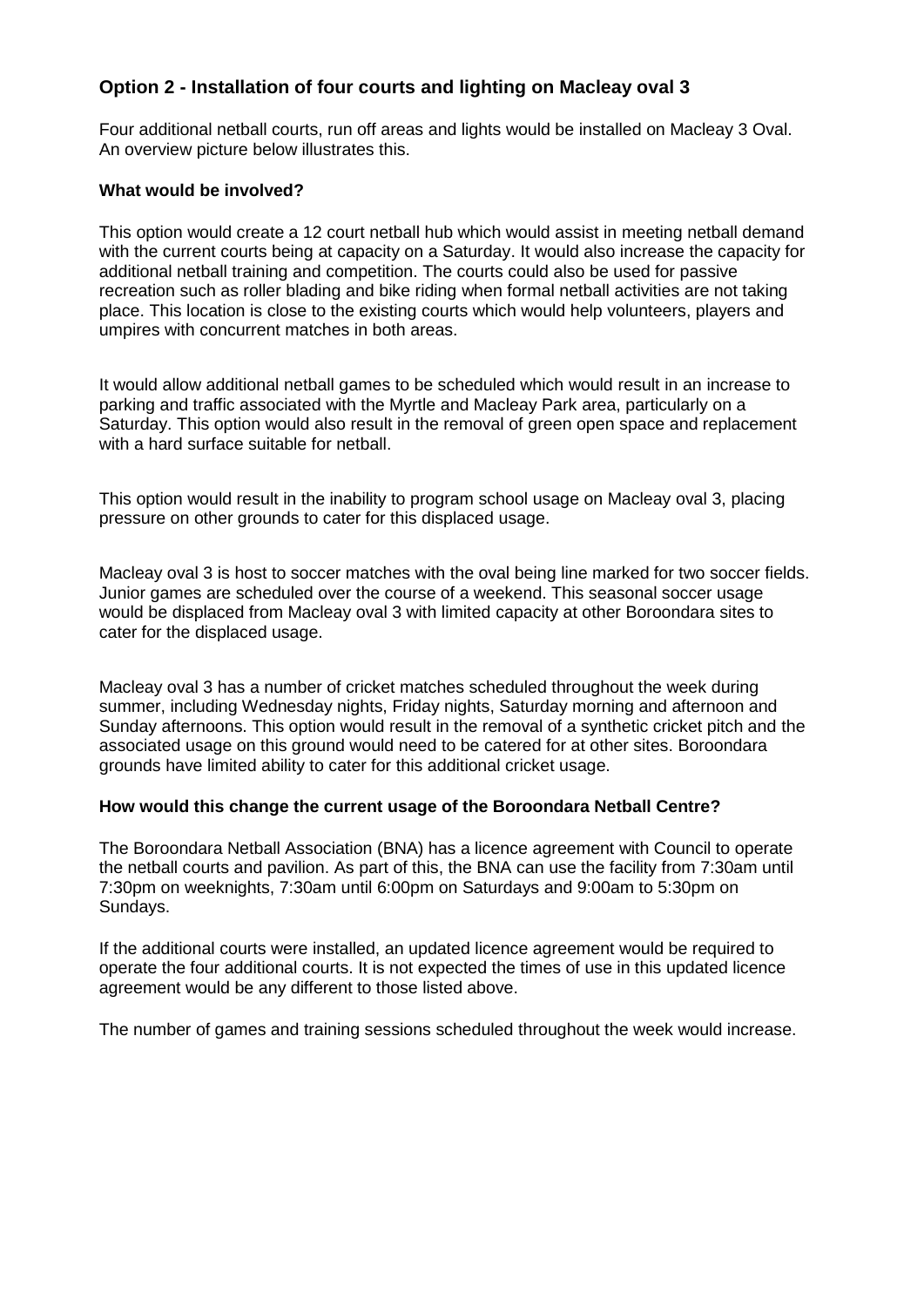

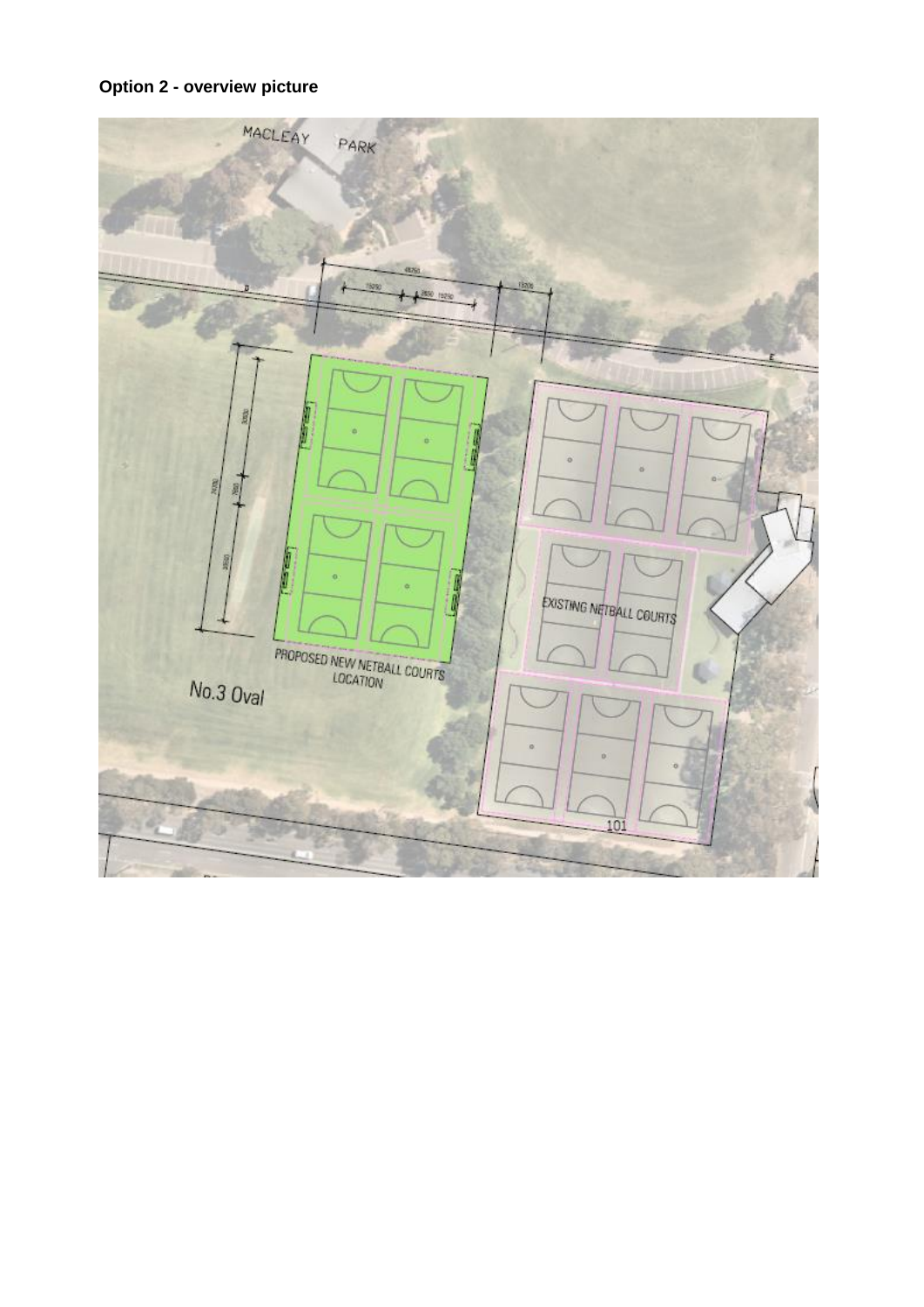# **Opportunities to increase court usage by the BNA which do not require court construction**

# **1) Upgrade and installation of lights**

The Boroondara Netball Centre has eight courts. Only three of these courts are lit and the lighting is not up to competition standard.

This opportunity would involve upgrading the current lights and installing new lights on the other five courts. This would allow all eight courts to be lit and support evening netball training and matches.

## **What are the issues to consider?**

This opportunity would allow an increased usage and capacity to support netball participation. In the past BNA have finished use at around 6:30pm and is licenced to use the venue until 7:30pm. BNA would continue to operate within their current licenced hours.

The lighting would be installed to direct light spill towards the courts and not residential houses. There would be additional light poles added to the facility.

The ability to program further games and training will likely create additional parking and traffic to the area.

## **What would be involved?**

This option would see a total of 12 light poles at the Boroondara Netball Centre. Of these poles, eight would be 18m high and four would be 12m high. The 12m high poles would illuminate the middle two courts, while the 18m high poles would illuminate the outer courts. The pictures below illustrate this.

The approximate LUX level of these lights would be 200 lux. This meets Netball Victoria Facilities Standards for competition.

## **How would this change the current usage of Boroondara Netball Centre?**

The Boroondara Netball Association (BNA) has a licence agreement with Council to operate the netball courts and pavilion. As part of this, the BNA can use the facility from 7:30am until 7:30pm on weeknights, 7:30am until 6:00pm on Saturdays and 9:00am to 5:30pm on Sundays.

Currently BNA schedule court usage until approximately 6:30pm weeknights. If the lights are installed, BNA will continue to operate within their current licenced hours.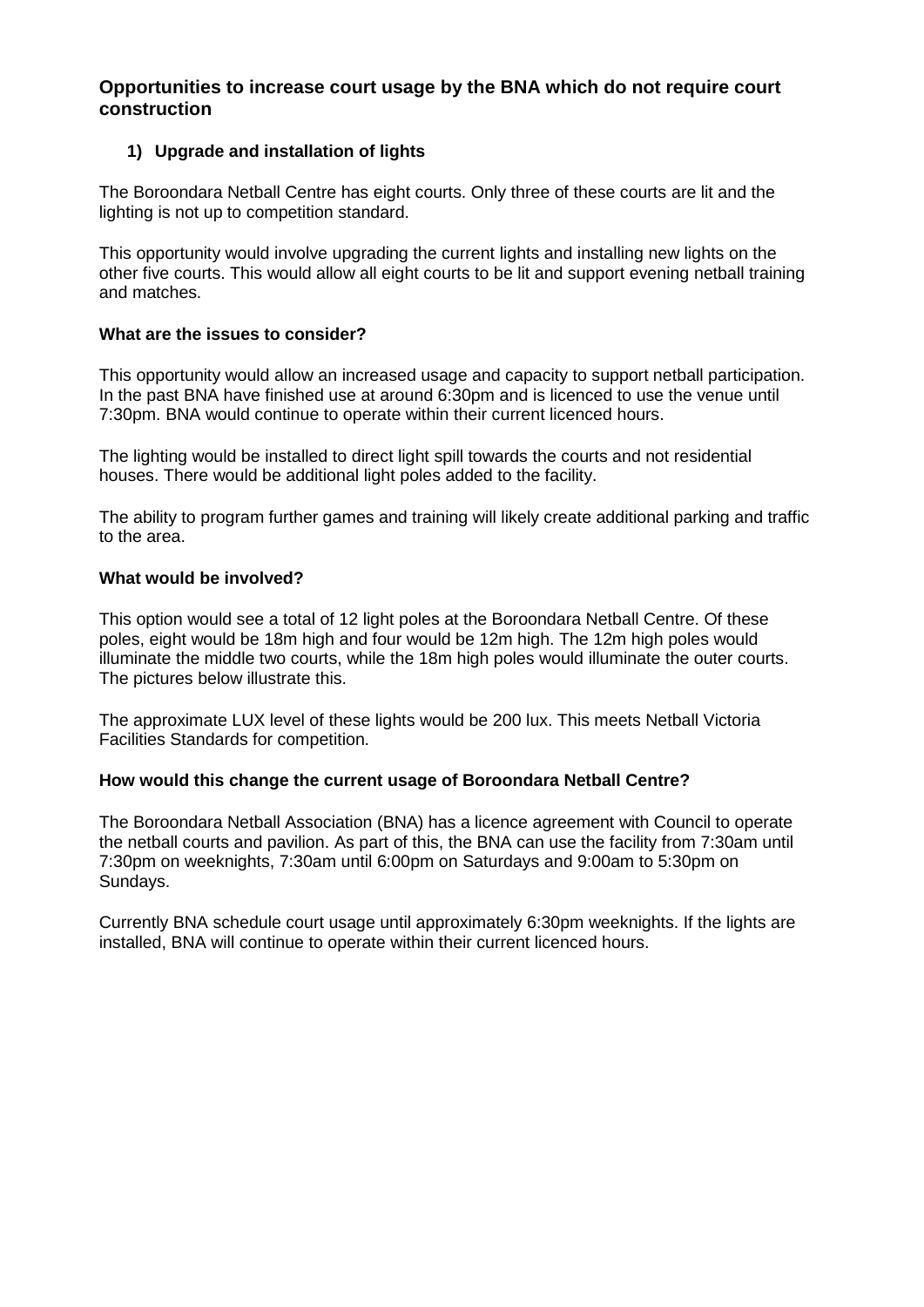# **An aerial of expected lights during the evening**